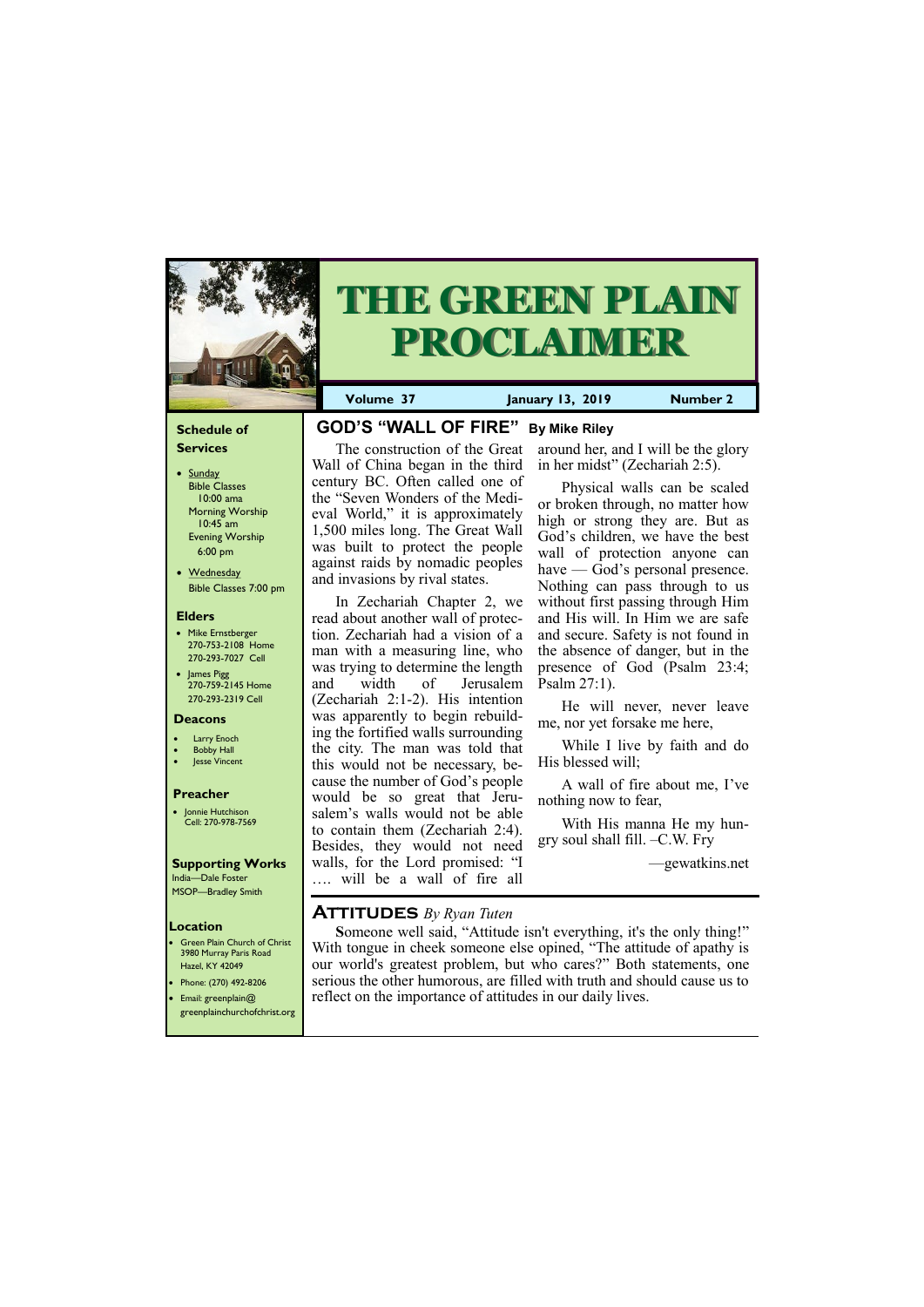### NEWS AND NOTES

- *REMEMBER IN PRAYER: Green Plain members*: Paul Brandon Lori Brandon, Peggy Jarvis, Rex and Margaret Enoch, Will Ed Travis , Mary Crutchfield, Vickie and Kaitlyn Canter, Tina Wyatt, Joanne Barnes. Frank Towery, Maxine Pool, Nancy Meacham, Hayes Grady, Carolyn Bryars, Marjorie Grady, Mary Lowrie, Mary Vincent, Jesse Vincent, and Jim Fielder. As of this writing Larry Enoch remains in TriStar Centennial Medical Center in Nashville recovering from surgery and has been moved to room 519.
- **Family and Friends:** Betty Pond, Naomi Pigg, Byron White, Meredith Enoch, Kenneth Mizell, Anna Arrant (Hospice House in Murray), Walter Bryars, Ann Workman, Mike and Dollie Kiser, Will and Nancy Winchester, Dean Carroll, Maryanne Stubblefield, Annie Lyons, Kenzie Murdock, Brandon Wiggins, Jim Hutson, Amy Lyons, Janice Canter, Maryanne Pedigrew and Dale Foster. If you know of those who need to be added or removed from our prayer list please write down their names and hand it to Jonnie.
- **Pantry items for January:** 6—Apple sauce; 13—Green Beans; 20—Green Peas; 27—Pinto Beans.
- Please remember our **snacks for the hospital program** and place your items in the baskets in the lobby.
- **PASS IT ON!** When you have finished reading this bulletin, why not pass it on to a loved one, friend or neighbor. Use this as a tool to spread the gospel. Or, pick up extra copies to hand or mail to others.
- **See our Facebook page** for announcements, updates and articles. Access to past editions of this bulletin are available on our website at http://greenplainchurchofchrist.org.
- **Mission Work:** Please continue to pray for the preachers this congregation is supporting in India and for Dale Foster, Ronnie Gootan, David Nance and Mike Kiser in their respective works.
- Watch **"A Bible Answer"** each Sunday morning at 8:00 am on WQWQ TV in Paducah, KY. This program is also available on their website at abibleanswertv.org and on GBN and YouTube**.**
- **January 2019 Anniversaries:** Carolyn & Walter Byars 1-27; **Birthdays:** Marjorie Grady 1-26; Ruthie Sales 1-10; Shane Smith 1-14; Karen Workman 1-18. If we have left anyone out please let us know.
- Pain, sorrow, crying, trials and temptation are common occurrences in this life. These, though difficult to endure, should emphasize the appeal of heaven and the need to prepare to go there for heaven will be free of all of these (Rev. 21:4-8).



**Page 2**

*BIBLE RESEARCH QUESTION*

*This Week: Who is called "the Word" in the New Testament and where is this reference found?*

**Last Week**: **From whom were the Edomites descendants?** Edom was the name given to Esau (Gen. 25:30). The Edomites were the descendants

| of Esau (Gen. 32:3; 36:16-17; Deut. 2:12; Obadiah |  |
|---------------------------------------------------|--|
| $ 8-21\rangle$                                    |  |
|                                                   |  |
|                                                   |  |



**Sunday AM** *"Vital Lessons From Job"*

> **Sunday PM** *"A Sound Church"*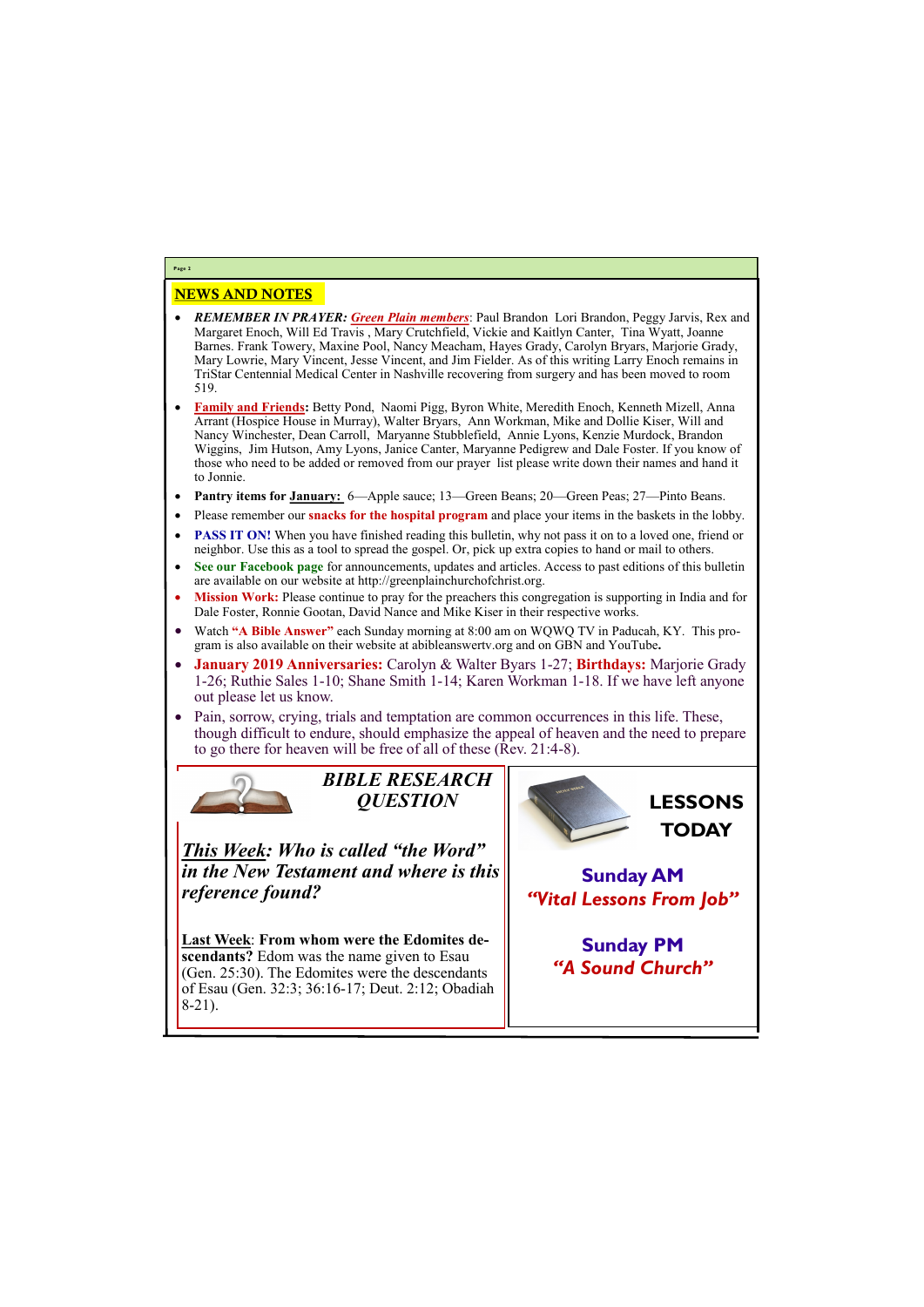**Page 3**

**When we think about it, we are forced to** admit our attitude about most things is more often than not the deciding factor between success and failure in that area of life. Sadly, bad attitudes are a major problem in our world. While we witness the apathetic attitude of some, we also have to put up with the negative, surly, hateful, crabby, critical, unfriendly, complaining, pouty, slanderous, gossipy, unforgiving, and destructive attitudes of others. Jesus said evil attitudes (evil thinking) will lead to evil speech and actions in our lives (Mt.12:34-35, Mk. 7:21-23, Lk. 6:45). Poor attitudes are a real drain on us personally, they are destructive to our society, and they are absolutely devastating in the Lord's church. Is there anything we can do to overcome bad attitudes?

First, since we are all responsible for controlling ourselves, and since the only attitude we can be assured of changing is our own, we should all work hard to make sure our attitude is pleasing in the sight of God. Of course, the attitude God wants us to practice above all others is **LOVE** (I Cor. 13). The humble servant's mindset which finds its

perfect example in Jesus (Phil. 2:1-8), is the attitude for which all faithful Christians must strive. When we become people who are motivated by an attitude of genuine Biblical love and who are more concerned with meeting the needs of others than we are our own needs, then all poor attitudes will quickly disappear.

 **S**econdly, we must understand our only hope of changing the bad attitudes of others, is to make sure we preach and practice the good attitudes of Christian thinking and behavior, which are patterned for us in God's Word. Since we cannot control how others act, we must learn not to react to their destructive attitudes, lest our own attitudes be ruined by their assaults on our peace. Granted, some people are hard to live with, but like the Bible says, we are to strive on our part to "live peaceably with all men" (Rom. 12:18). Sometimes, the best way to accomplish that admonition is just to ignore the sorry attitudes of others. May God help us all to guard our attitudes, to ignore insults, and to glorify God with our attitudes and our actions!

—Pennington Bend church of Christ



*(Continued from page 1)*